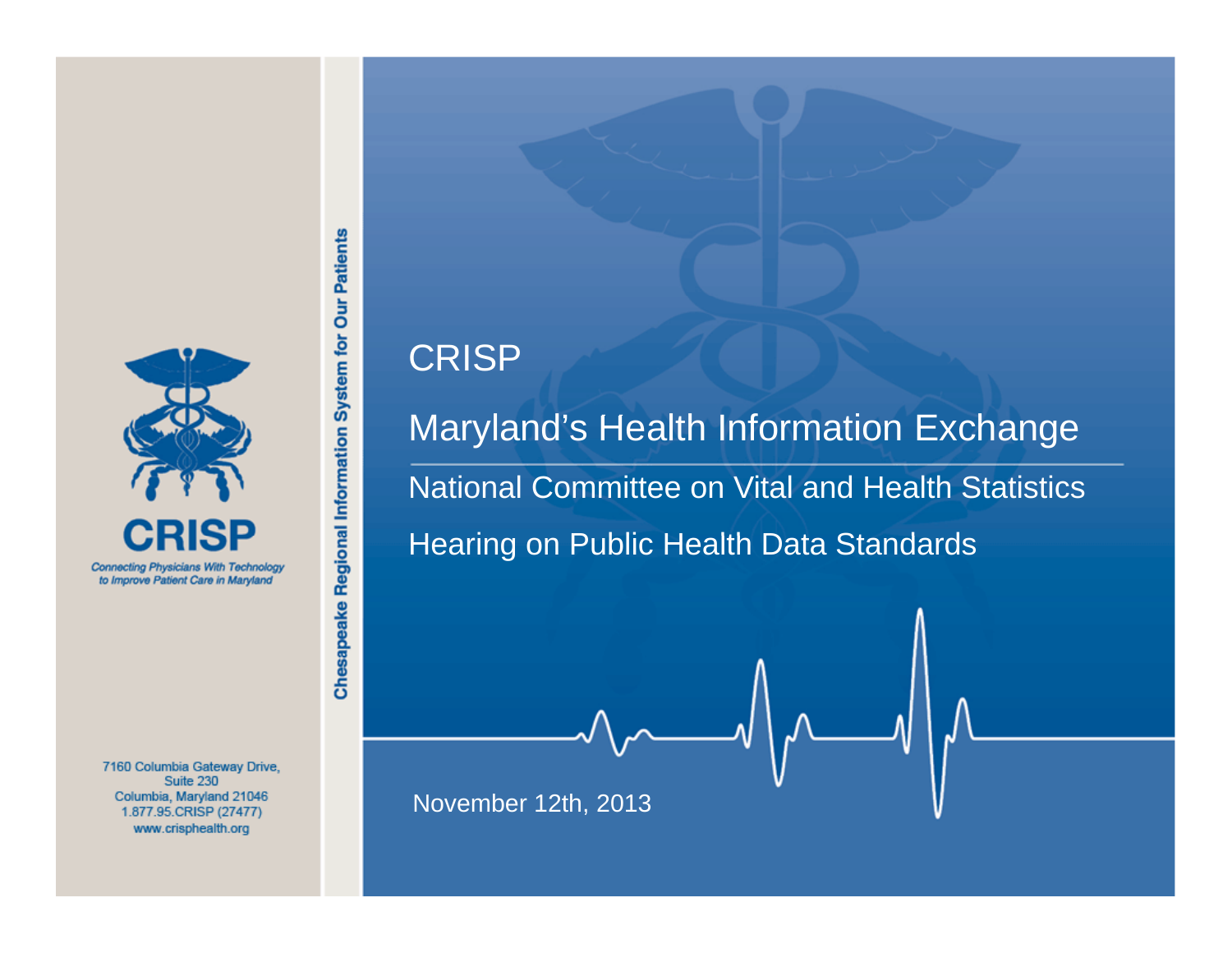

CRISP is Maryland's state designated entity for health information exchange

### **Mission**

To advance the health and wellness of Marylanders by deploying health information technology solutions adopted through cooperation and collaboration.

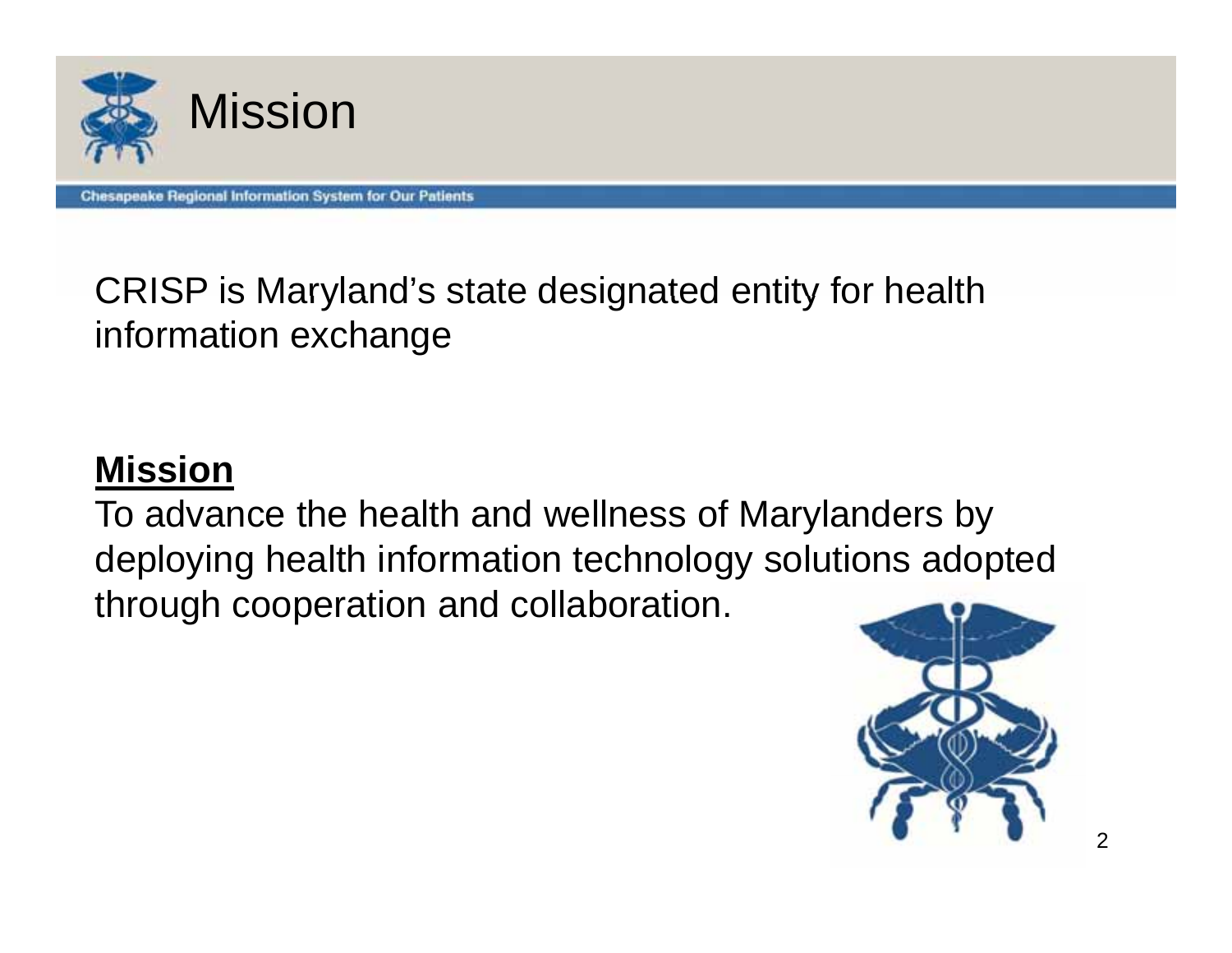

## General Project Characteristics

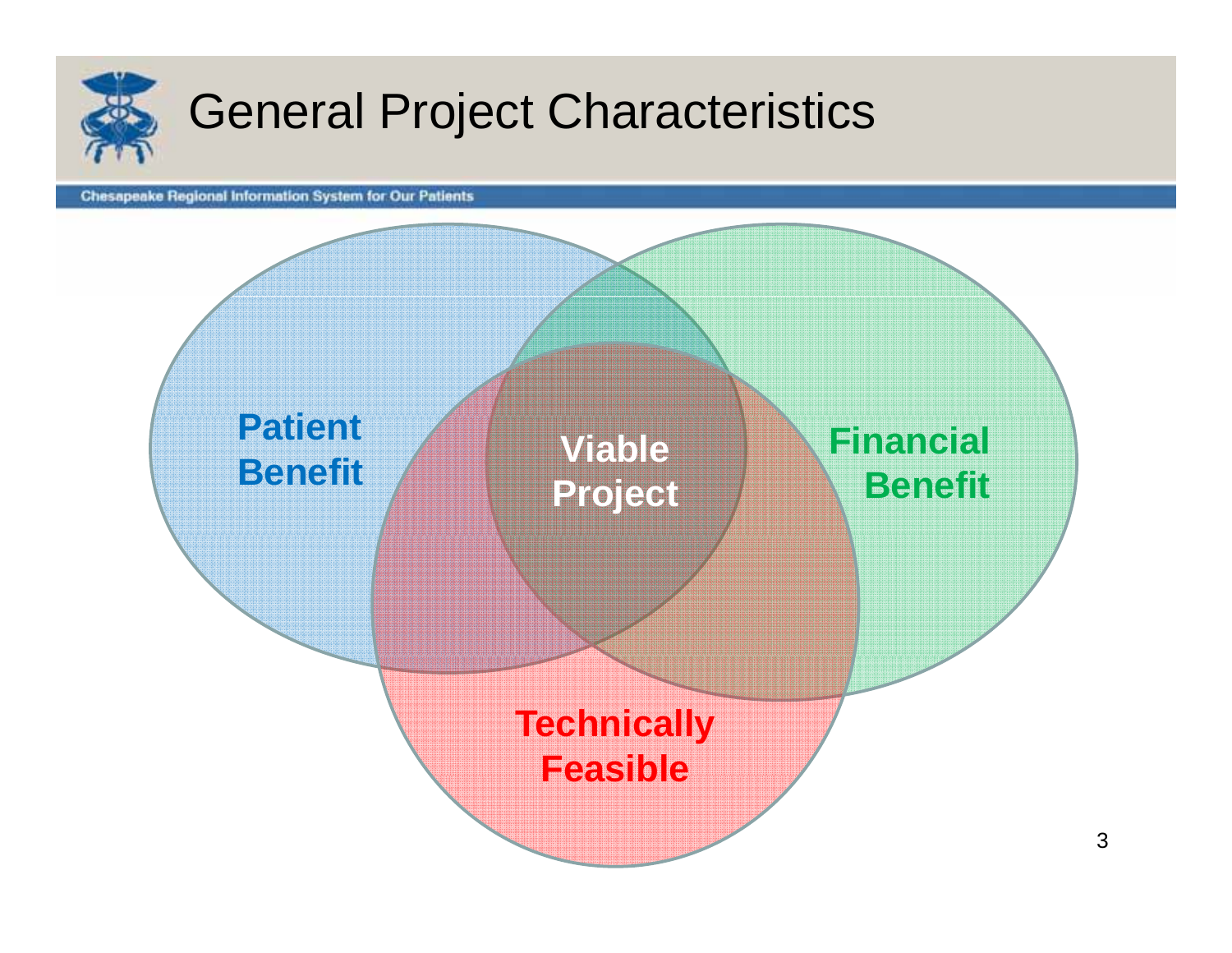

## Key Numbers at a Glance

**Chesapeake Regional Information System for Our Patients** 

| <b>Progress Metric</b>                          | <b>Nov '13</b> |
|-------------------------------------------------|----------------|
| <b>Live Hospitals</b>                           | 47             |
| <b>LTC</b>                                      | 6              |
| Live Labs and Rad Centers (non-hosp)            | 9              |
| <b>Live Clinical Data Feeds</b>                 | 103            |
| <b>Identities in MPI</b>                        | ~16M           |
| Lab Results Available                           | $\sim$ 32M     |
| <b>Radiology Report Available</b>               | $\sim$ 9M      |
| <b>Clinical Documents Available</b>             | $\sim$ 5M      |
| Queries (past 30 days)                          | ~14,000        |
| Notifications (past 30 days)                    | ~100,000       |
| Participating physicians (query & notification) | ~1,200         |

We have started to on-board DC hospital onto the CRISP HIE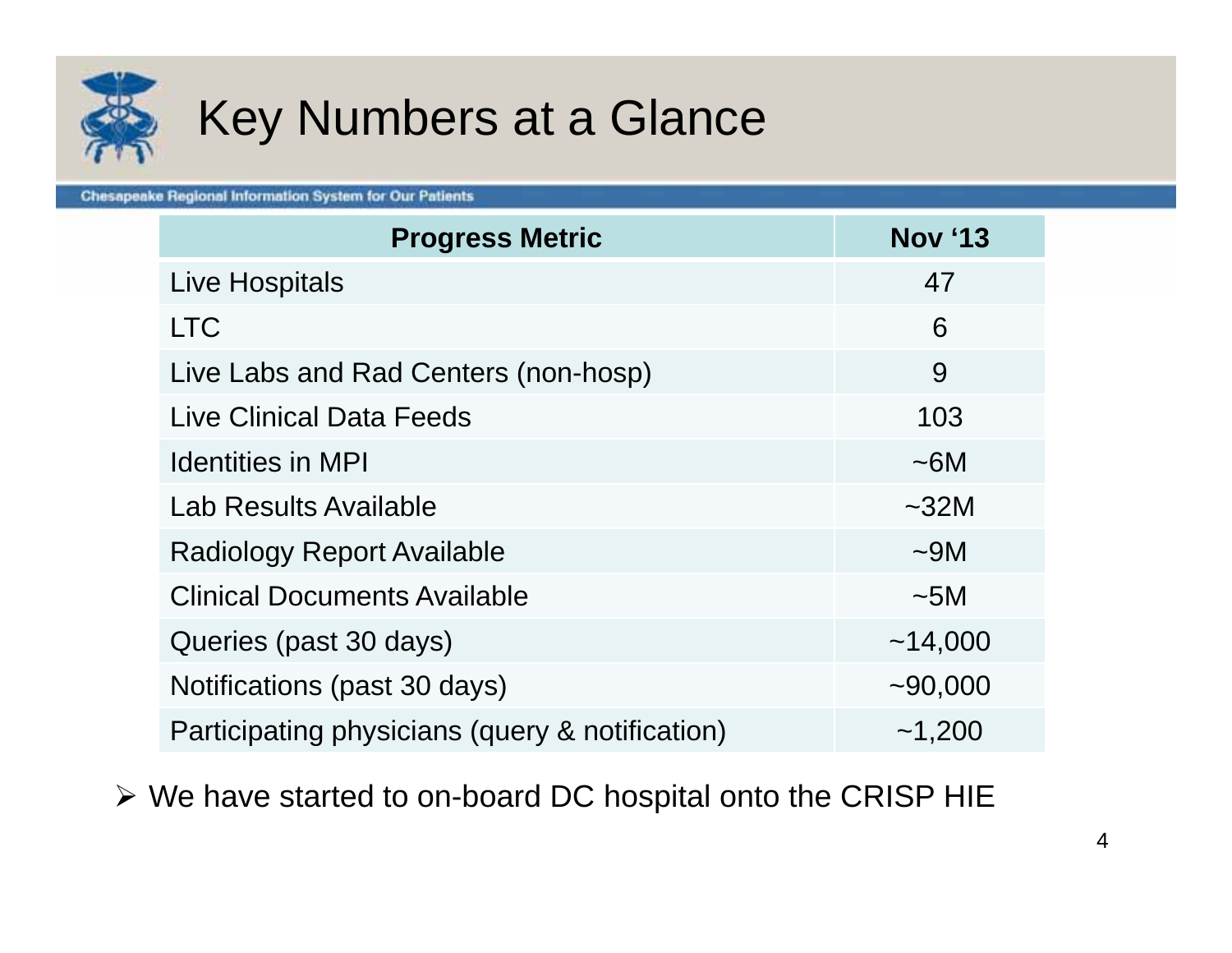

### **CRISP Infrastructure**

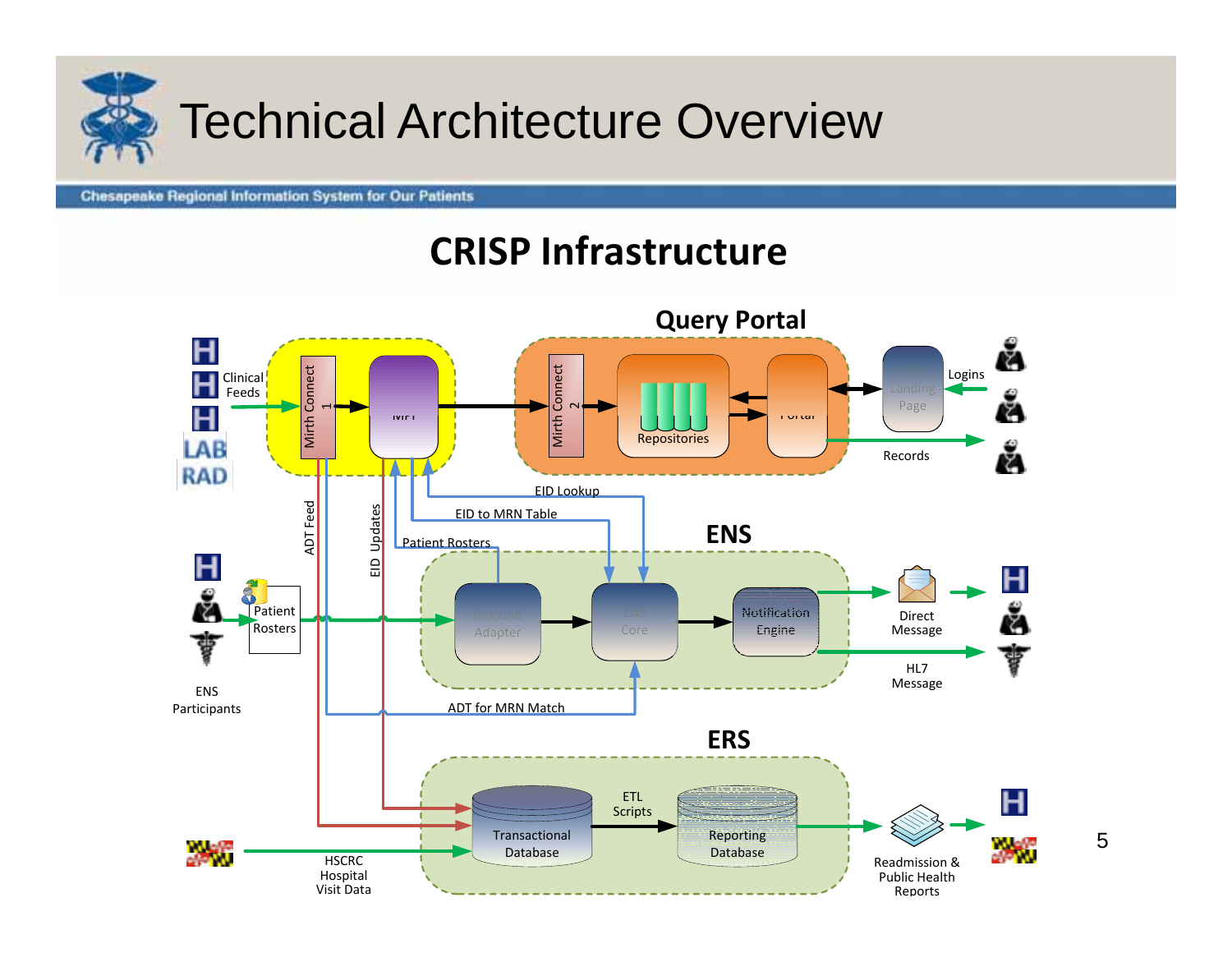

# Patient Identity Management

### **Chesapeake Regional Information System for Our Patients**



### The Challenge:

Accurately and consistently linking identities across multiple facilities to create a single view of a patient.

A near-zero tolerance of a false positive match rate with a low tolerance of a false negative match rate.

**Effective Master Patient Indexing is** a foundational concept to population health oriented measurement, management, and intervention activity.



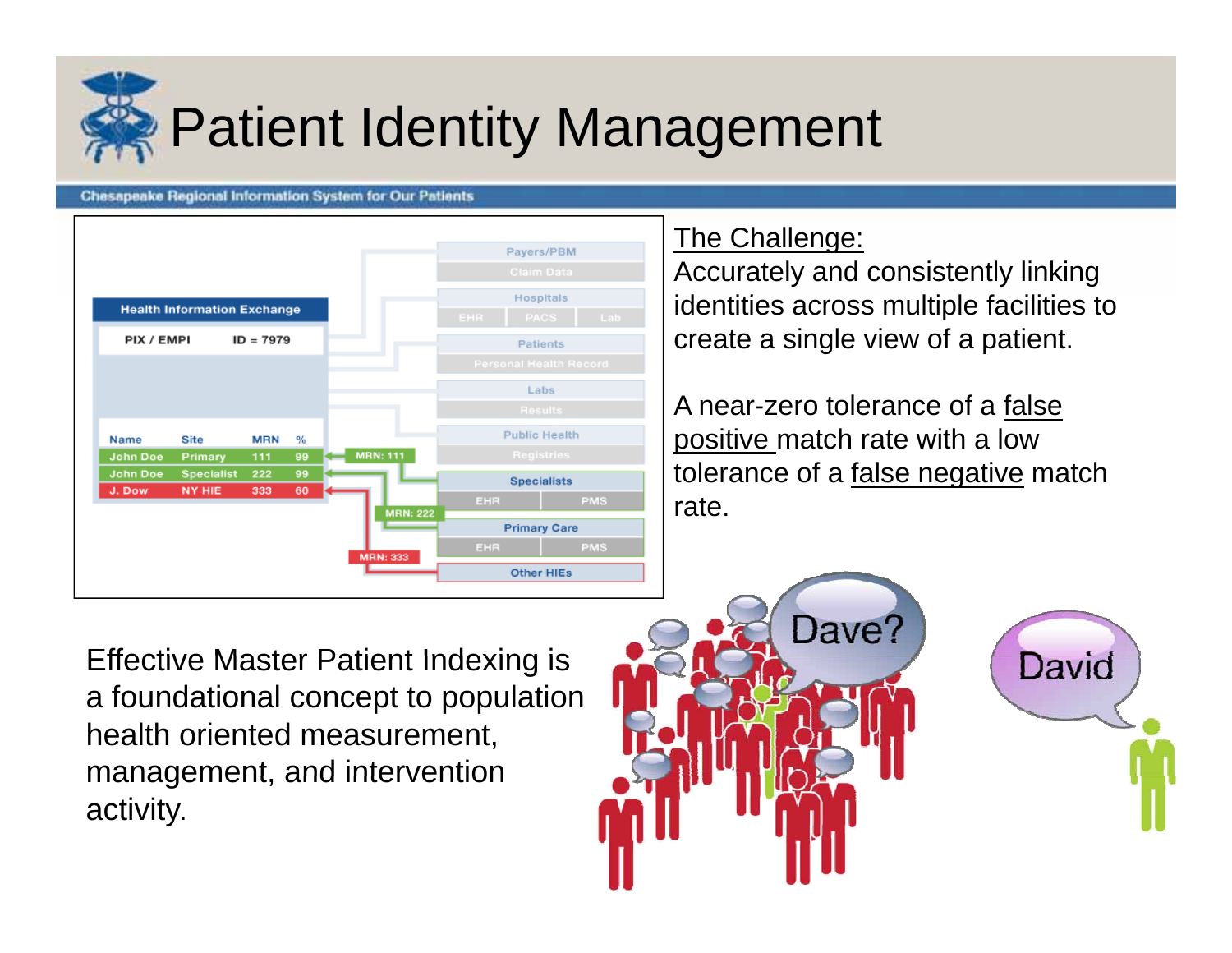

# CRISP / DHMH Projects Overview

- $\triangleright$  Prescription Drug Monitoring Program
- $\triangleright$  Electronic Lab Reporting
- $\triangleright$  Immunization Reporting
- $\triangleright$  Syndromic Surveillance
- Utilization Reporting
- Utilization Mapping
- **≻ EHDI Newborn Alerting**
- LHD Query Portal Use
- Chronic Care Encounter Notifications
- Utilization Reporting
	- Utilization Mapping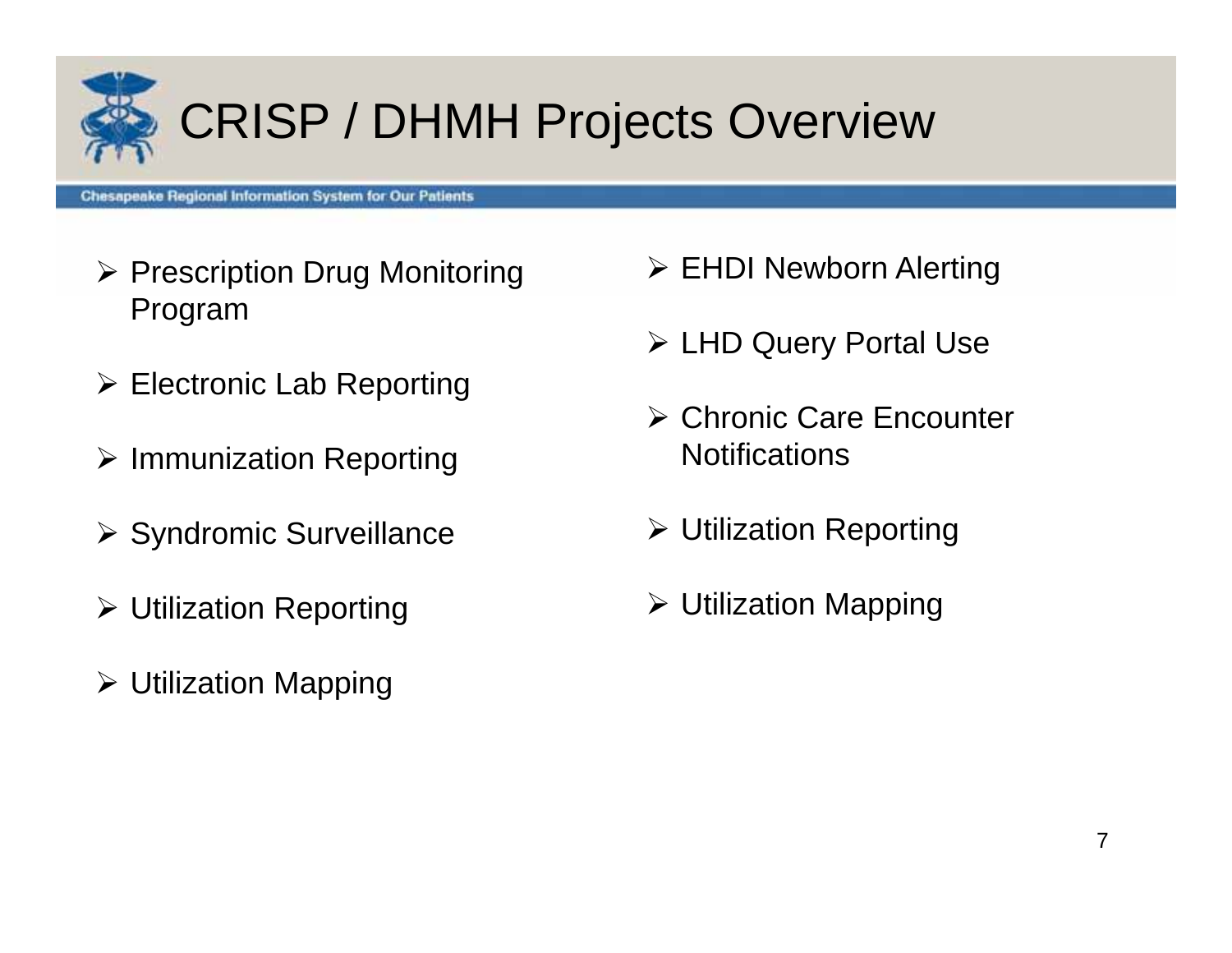

- We have positioned ourselves to act as a conduit providing basic transformation and routing services.
- We consistently ask ourselves what makes us uniquely capable or more efficient at providing a given service.
- Meaningful use places significant emphasis on originating systems adhering to message and vocabulary specifications.
- > Our role focuses on leveraging our relationships (and existing connectivity) and basic components of our infrastructure to help providers meet specific reporting measure.
- 8 We believe there is significant risk in relying on public health reporting as a primary service offering for an HIE organization.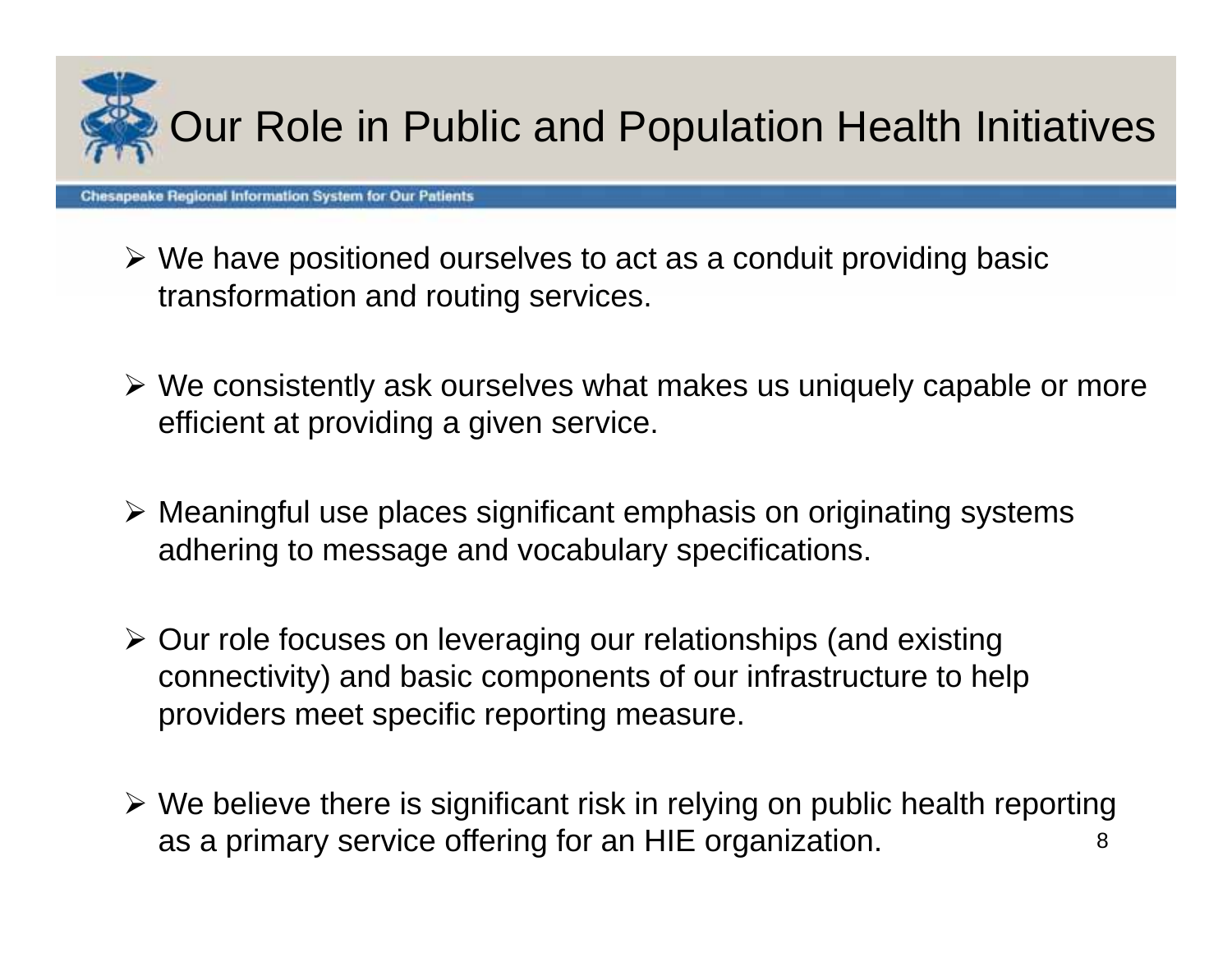

## Drivers in our ability to be successful as a public health reporting conduit

- $\triangleright$  Our ability to play a role as a viable partner to support public health reporting is reliant on our broader success in providing valuable HIE services to the community.
- $\triangleright$  As in most major technology efforts, electronic public health reporting suffers from the good being the enemy of the great.
- $\triangleright$  We are just starting to see increased emphasis from hospital partners on pursuing the public health measures in Meaningful Use.
- $\triangleright$  Reporting from practices continues to suffer from an ability to manage the scale of connectivity. Widely adopted test platforms and reliance on a Direct as a transport approach could introduce important efficiencies.
- $\triangleright$  People resources continue to be a challenge.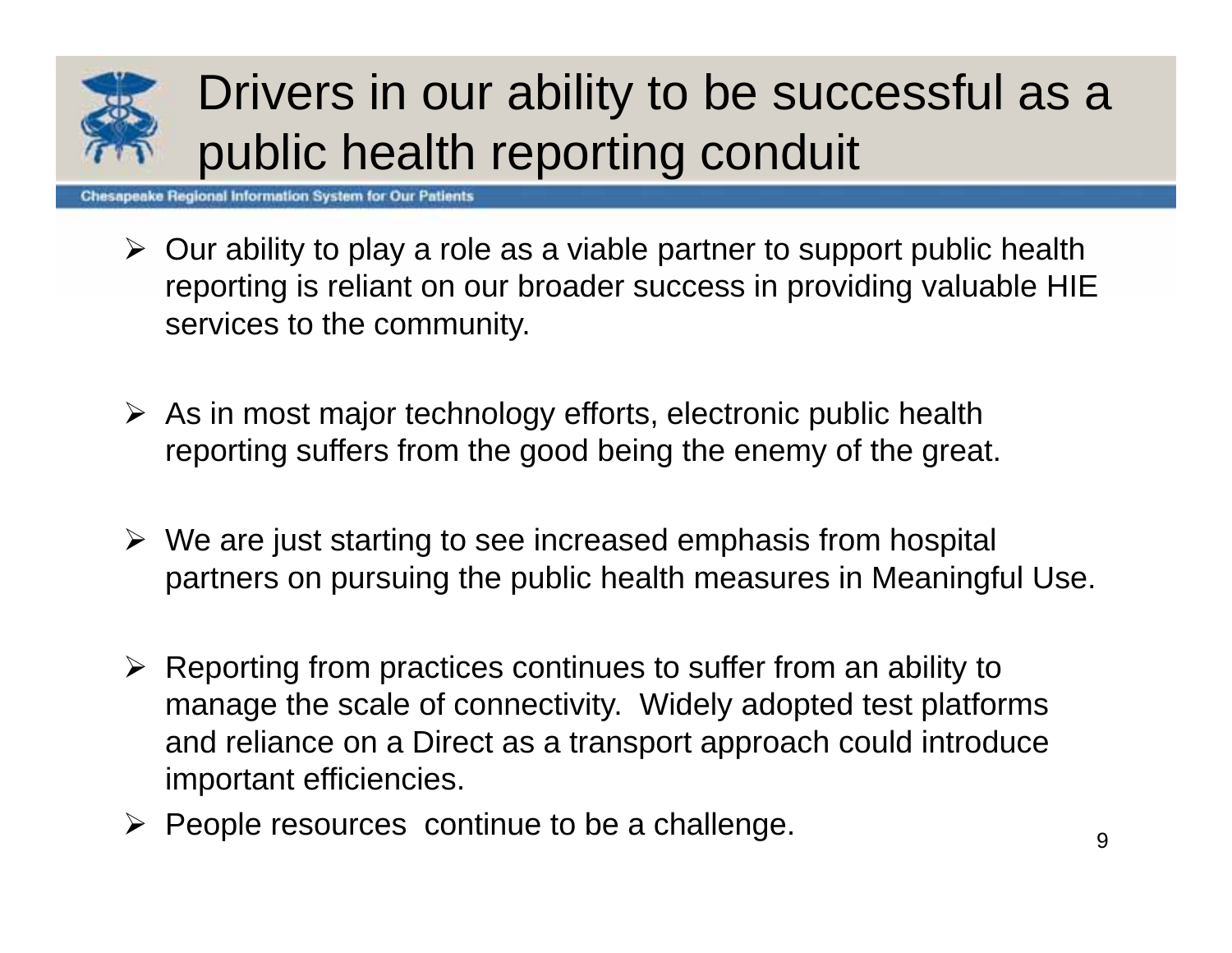

## Population Measurement and Community-Level Intervention

#### **Chesapeake Regional Information System for Our Patients Anne Allegany Arundel Baltimore Baltimore Calvert Carroll Cecil Charles Frederick Patient County County County City County County County County County County** Allegany County | 11,888 16 565 22 1 14 14 1 1 14 Anne Arundel County | 12 48,428 20,147 1,152 458 74 8 24 29 8altimore City 12| 1,080| 130,920| 14,147| 7| 124| 15| 1| 26 Baltimore County 15 883 64,591 63,754 3 1,148 14 5 30 Calvert County 7 1,239 888 30 7,270 4 51 4 3Caroline Count y | 2| 446| 673| 15| 1| 8| 8 Carroll County | 7| 104| 4,683| 2,015| 2| 13,114| | 1| 717 Cecil County | | 17 | 1,296 | 278 | | 5 | 7,214 | 1 | 6 Charles County 296 1,417 35 593 4 8,127 10 |Dorchester County | 1 162 742 22 1 3 1 1 6 Frederick County | 22 62 2,827 141 2438 | 22,130 Garrett County (a. 1,108 8 136 12 12 1 10 2Harford County 1 6 86 7,716 6,603 2 27 84 6Howard County 3 596 9,347 977 2 210 7 4 147 Kent County (and the sense of the 417 and 469 in 101 and 102 and 107 and 107 and 107 and 107 and 107 and 107 and 107 and 107 and 107 and 107 and 107 and 107 and 107 and 107 and 108 and 108 and 108 and 108 and 108 and 108 a 2Montgomery County | 14 246 4,315 164 164 14 51 26 600 Prince George's County | 13 6,701 5,063 227 269 15 6 917 33 | Queen Anne's County | | 2,909| 966| 35| 4| 4| 15| 1| 7 Somerset County | | 16 306 15 1 | | 5 St. Mary's County 1 1 228 793 24 1,179 1 1 431 3 Talbot County (and the 1 357 895 40 1 1 2 1 1 1 | Washington County | 58 28 2,084 71 16 58 Wicomico County  $\begin{vmatrix} 1 & 1 & 62 & 1,157 & 42 & 1 & 2 & 5 & 1 & 3 \end{vmatrix}$ |Worcester County | 4 68 752 55 1 13 3 1 3 **Grand Total13,174 64,455 262,748 89,895 9,813 15,286 7,492 9,574 24,688**

10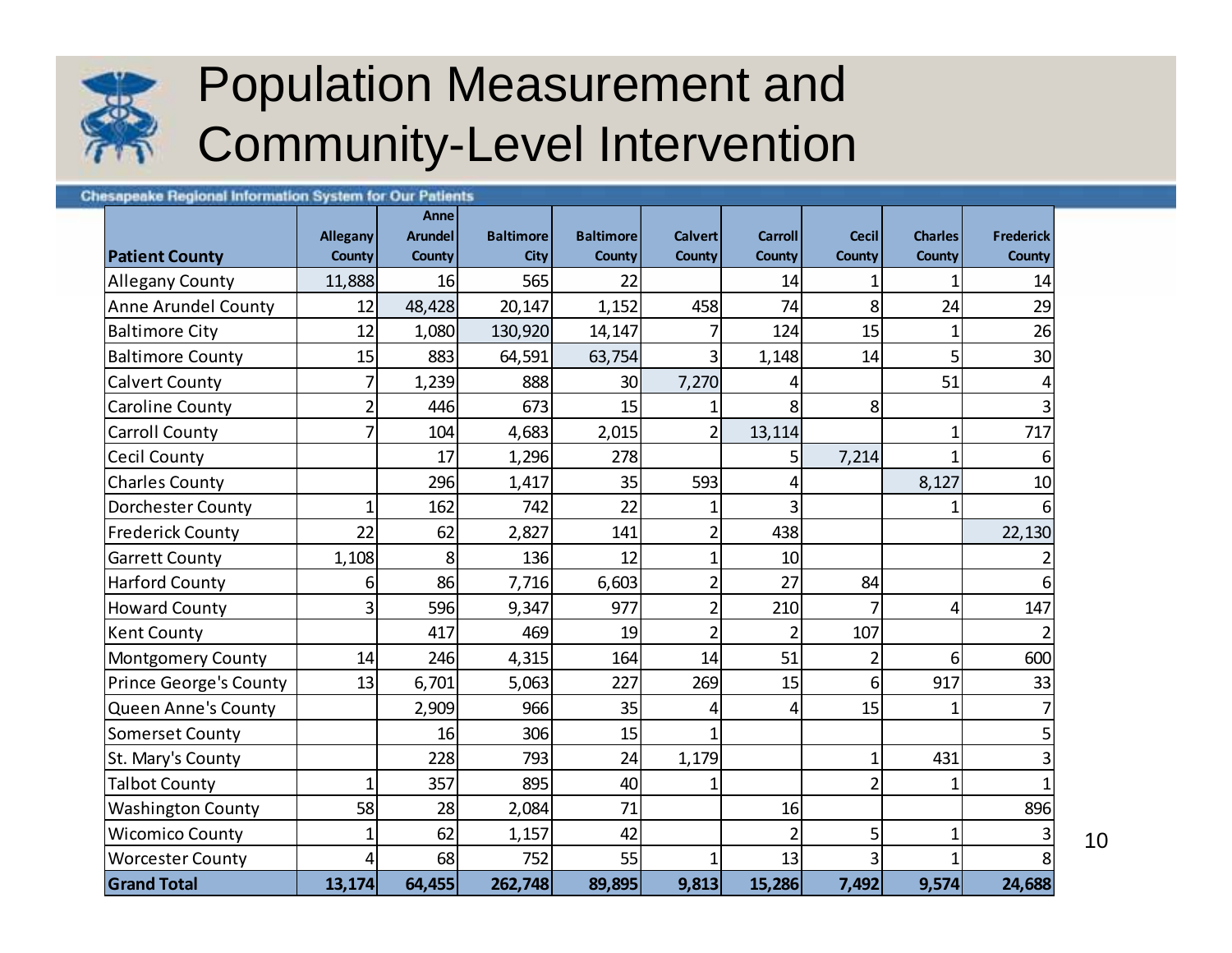

# Granular Super-Utilization Reporting

2 

10 2

#### **Chesapeake Regional Information System for Our Patients**

| ID*          | Age | TOTAL  | <b>A</b><br>Text as T | m<br>$\overline{\mathfrak{m}}$<br>ita<br>Social | O<br>Hospital | $\Box$<br>Hospital | Ш<br>市 だいさい | LL.<br>$\overline{\mathfrak{m}}$<br>륍<br>$\frac{10}{10}$<br>Œ. | 14<br>12<br>10<br>8            |
|--------------|-----|--------|-----------------------|-------------------------------------------------|---------------|--------------------|-------------|----------------------------------------------------------------|--------------------------------|
| <b>TOTAL</b> |     | 46,095 | 35,738                | 214                                             | 1,438         | 2,176              | 畧           | 27                                                             | <b>0001</b><br>6               |
| 6969A51C36C  | 71  | 28     | 11                    |                                                 |               |                    |             | 2                                                              |                                |
| 7DA6A73A315  | 55  | 28     |                       |                                                 |               |                    |             |                                                                | 4<br>$\triangle$               |
| 034705A118   | 65  | 25     | 8                     | 1                                               |               |                    |             |                                                                | $\overline{2}$<br><b>AAAAA</b> |
| 3C46482CC3   | 43  | 25     | 5                     |                                                 | 14            | 31                 |             |                                                                | 0                              |
| 4C4749358    | 81  | 25     | 2                     |                                                 |               | 5                  |             |                                                                | 10<br>20<br>$\Omega$           |
| 7625B520A    | 1   | 23     | 3                     |                                                 | 31            | 4                  |             |                                                                |                                |
| 53B2DD38128  | 1   | 21     |                       |                                                 |               | 6                  |             | $\mathbf{1}$                                                   | 14                             |
| 91C6D8B4745  | 64  | 20     | $\boldsymbol{\varPi}$ |                                                 |               |                    |             |                                                                |                                |
| C4D08CA4D68  | 55  | 20.    | 2                     |                                                 | 2             | 1                  |             |                                                                | 12                             |
| 2270C9B1C9   | 37  | 20     | 1                     |                                                 |               |                    |             | 1                                                              | 10                             |
| 003912A9B    | 74  | 19     |                       |                                                 |               | 7                  |             |                                                                | 8                              |
|              |     |        |                       |                                                 |               |                    |             |                                                                | 6                              |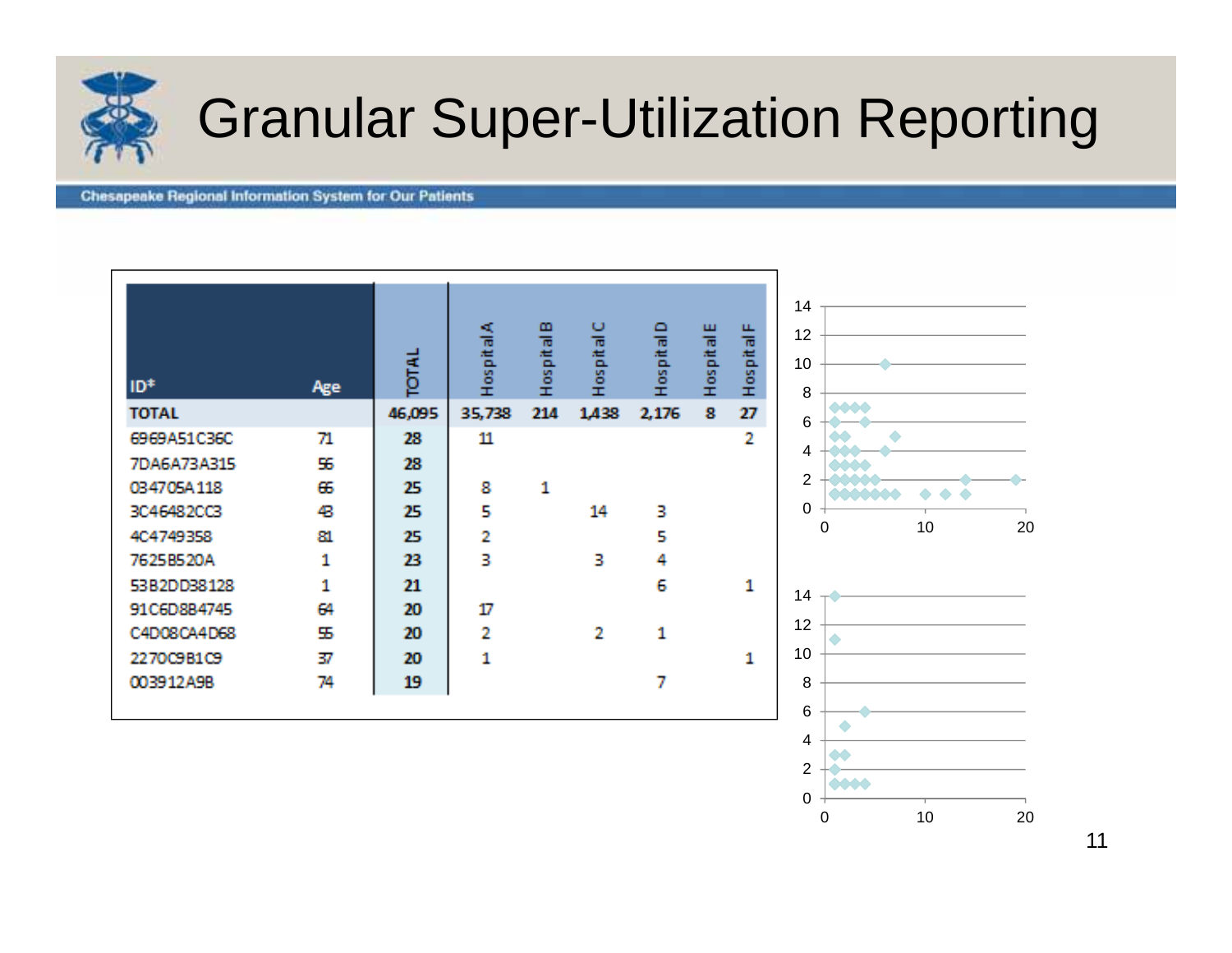

# 30-Day Inter-Hospital Readmit Reports

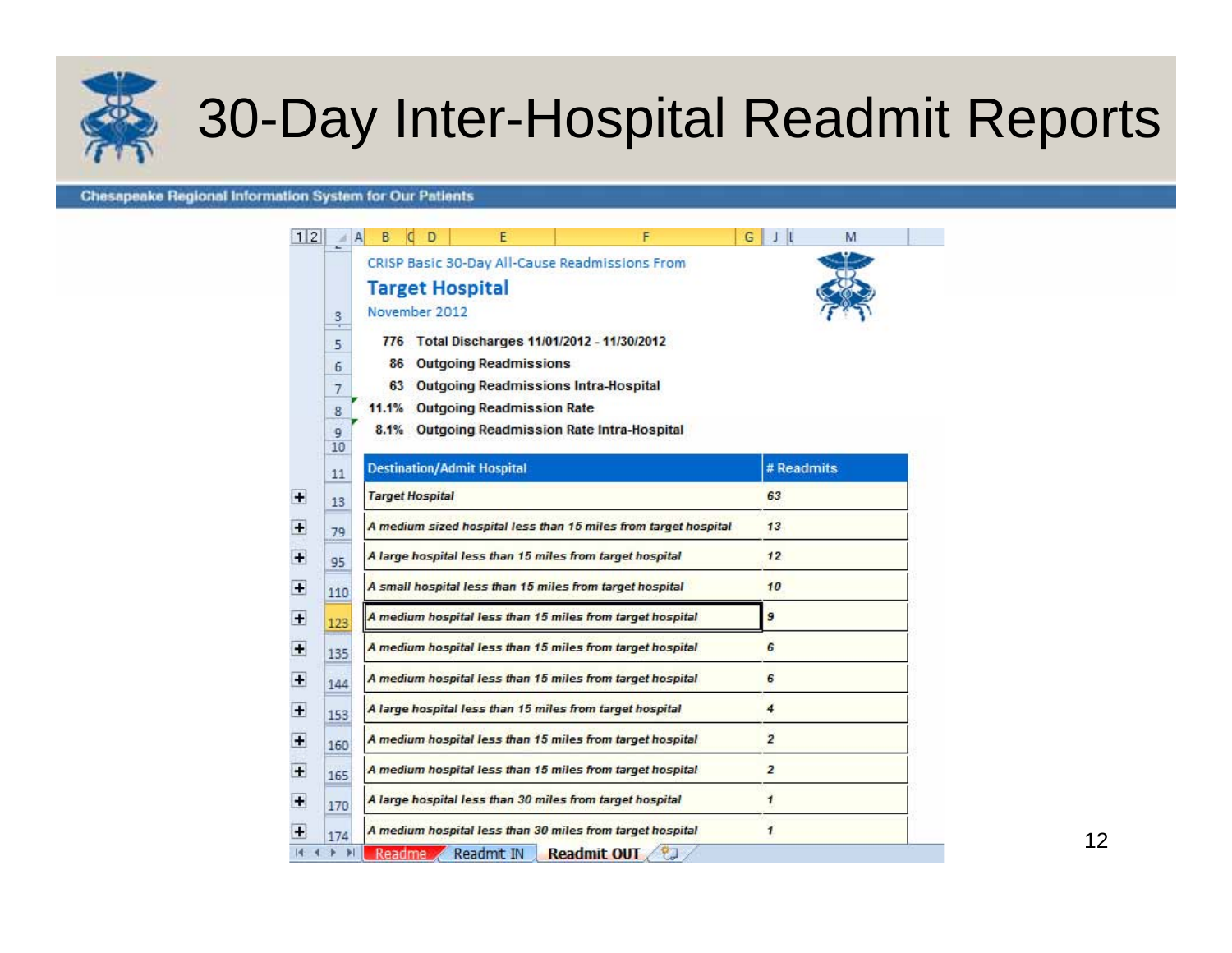

# GIS Mapping Capability

- $\blacktriangleright$  Based on the indexed utilization information CRISP can produce visualizations of hospital utilization data in near real time.
- Granular geographic data can assist in better understanding localized use of services and opportunities for the most efficient / targeted interventions.

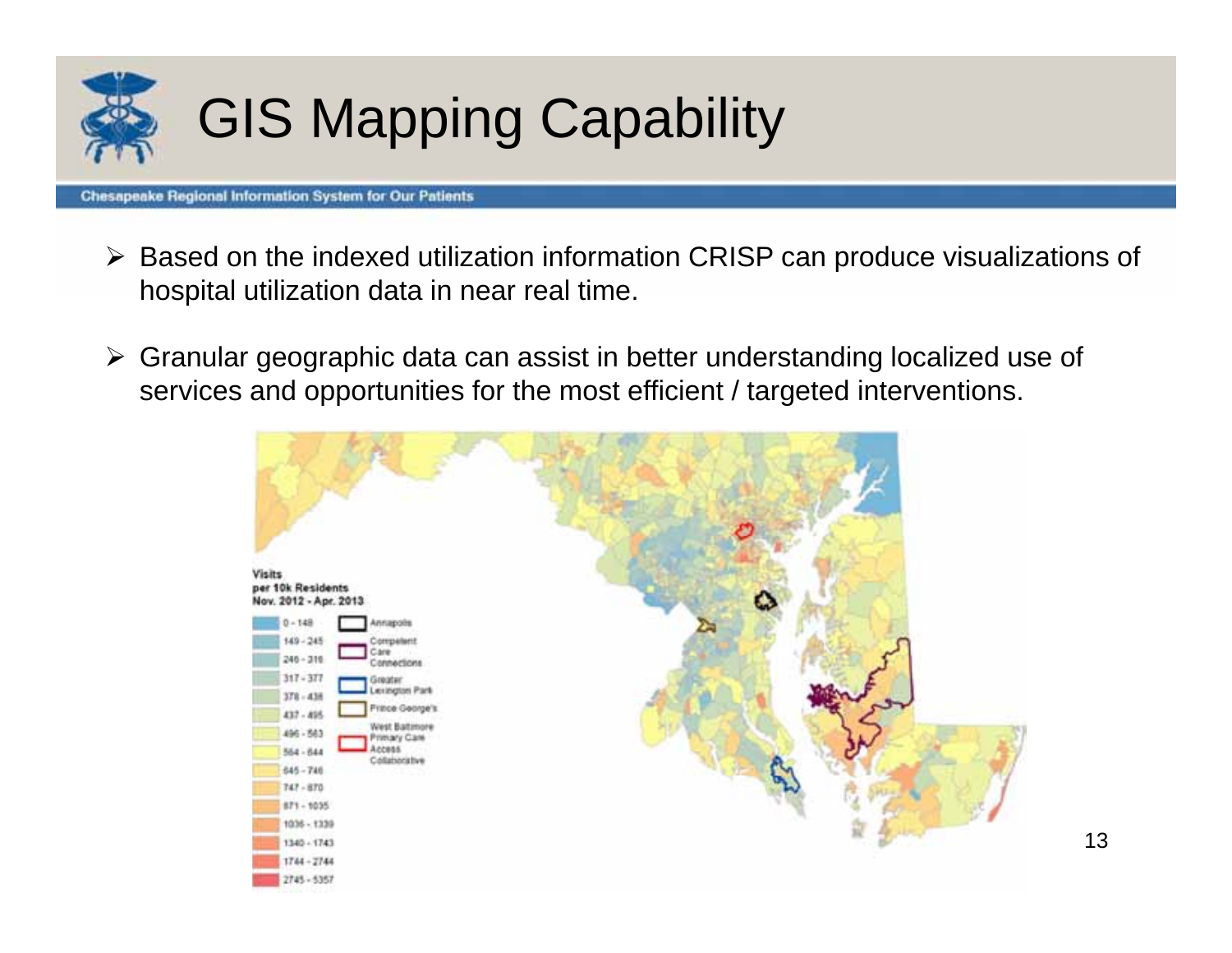

# Inpatient LOS, Prince George's

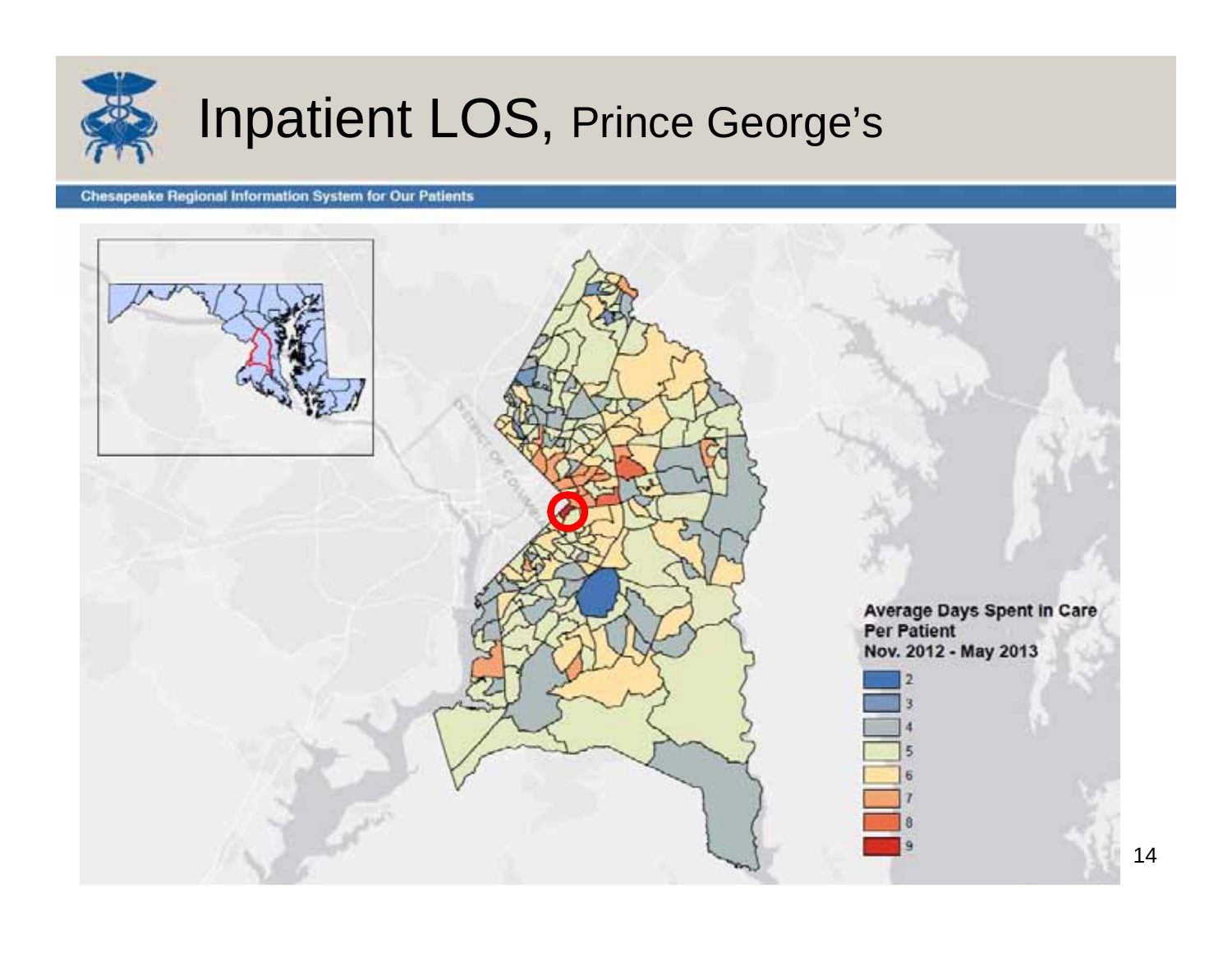

# County / Zip Analysis

**Chesapeake Regional Information System for Our Patients**